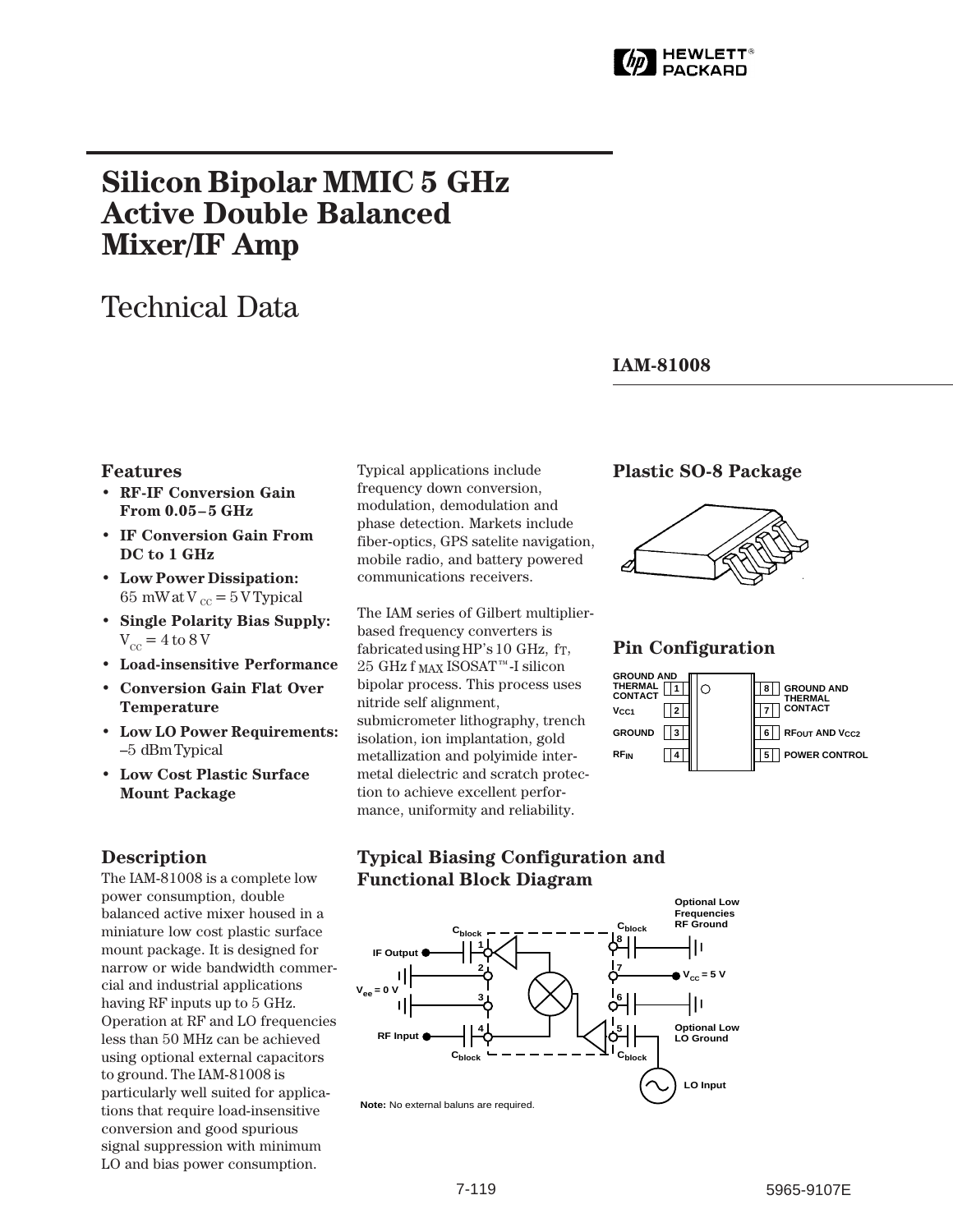## **IAM-81008 Absolute Maximum Ratings**

| <b>Parameter</b>                 | <b>Absolute Maximum</b> <sup>[1]</sup> |  |  |
|----------------------------------|----------------------------------------|--|--|
| Device Voltage                   | 10 <sub>V</sub>                        |  |  |
| Power Dissipation <sup>2,3</sup> | $300 \,\mathrm{mW}$                    |  |  |
| RF Input Power                   | $+14$ dBm                              |  |  |
| LO Input Power                   | $+14$ dBm                              |  |  |
| Junction Temperature             | $150^{\circ}$ C                        |  |  |
| Storage Temperature              | $-65$ to $150^{\circ}$ C               |  |  |

**Thermal Resistance:**

 $\theta_{\rm jc} = 80^{\circ}$ C/W

**Notes:**

- 1. Permanent damage may occur if any of these limits are exceeded.
- 2.  $T_{CASE} = 25^{\circ}C$ .
- 3. Derate at 4.4 mW/°C for  $T_C > 82$ °C.

#### **IAM-81008 Part Number Ordering Information**

| <b>Part Number</b> | <b>Devices Per Reel</b> | <b>Reel Size</b> |
|--------------------|-------------------------|------------------|
| IAM-81008-TR1      | 000                     | <b>1711</b>      |

For more information, see "Tape and Reel Packaging for Semmiconductor Devices".

# **IAM-81008 Electrical Specifications<sup>[1]</sup>,**  $T_A = 25^{\circ}C$

| <b>Symbol</b>    | Parameters and Test Conditions: $V_{\text{cc}} = 5 V$ , $Z_0 = 50 \Omega$ , LO = -5 dBm, RF = -20 dBm |                               |     | Min. | Typ.    | Max. |
|------------------|-------------------------------------------------------------------------------------------------------|-------------------------------|-----|------|---------|------|
| GC               | Conversion Gain                                                                                       | $RF = 2$ GHz, $LO = 1.75$ GHz | dB  | 6.0  | 8.5     | 10   |
| $F_3$ dBRF       | RF Bandwidth $(G_C 3 dB$ Down)                                                                        | $IF = 250 MHz$                | GHz |      | 3.5     |      |
| $F_3$ dB IF      | IF Bandwidth $(G_C 3 dB$ Down)                                                                        | $LO = 2 \text{ GHz}$          | GHz |      | $0.6\,$ |      |
| $P_1$ dB         | IF Output Power at 1 dB Gain Compression                                                              | $RF = 2$ GHz, $LO = 1.75$ GHz | dBm |      | $-6$    |      |
| $IP_3$           | IF Output Third Order Intercept Point                                                                 | $RF = 2$ GHz, $LO = 1.75$ GHz | dBm |      | 3       |      |
| NF               | SSB Noise Figure                                                                                      | $RF = 2$ GHz, $LO = 1.75$ GHz | dB  |      | 17      |      |
| <b>VSWR</b>      | <b>RF Port VSWR</b>                                                                                   | $f = 0.05$ to $3.5$ GHz       |     |      | 1.5:1   |      |
|                  | LO Port VSWR                                                                                          | $f = 0.05$ to $3.5$ GHz       |     |      | 2.0:1   |      |
|                  | IF Port VSWR                                                                                          | $f < 1$ GHz                   |     |      | 1.5:1   |      |
| $RF_{if}$        | RF Feedthrough at IF Port                                                                             | $RF = 2$ GHz, $LO = 1.75$ GHz | dBc |      | $-25$   |      |
| LO <sub>if</sub> | LO Leakage at IF Port                                                                                 | $LO = 1.75$ GHz               | dBm |      | $-25$   |      |
| LO <sub>rf</sub> | LO Leakage at RF Port                                                                                 | $LO = 1.75$ GHz               | dBm |      | $-30$   |      |
| $_{\rm{ICC}}$    | Supply Current                                                                                        |                               | mA  | 10   | 13      | 16   |

**Note:**

1. The recommended operating voltage range for this device is 4 to 8 V. Typical performance as a function of voltage is on the following page.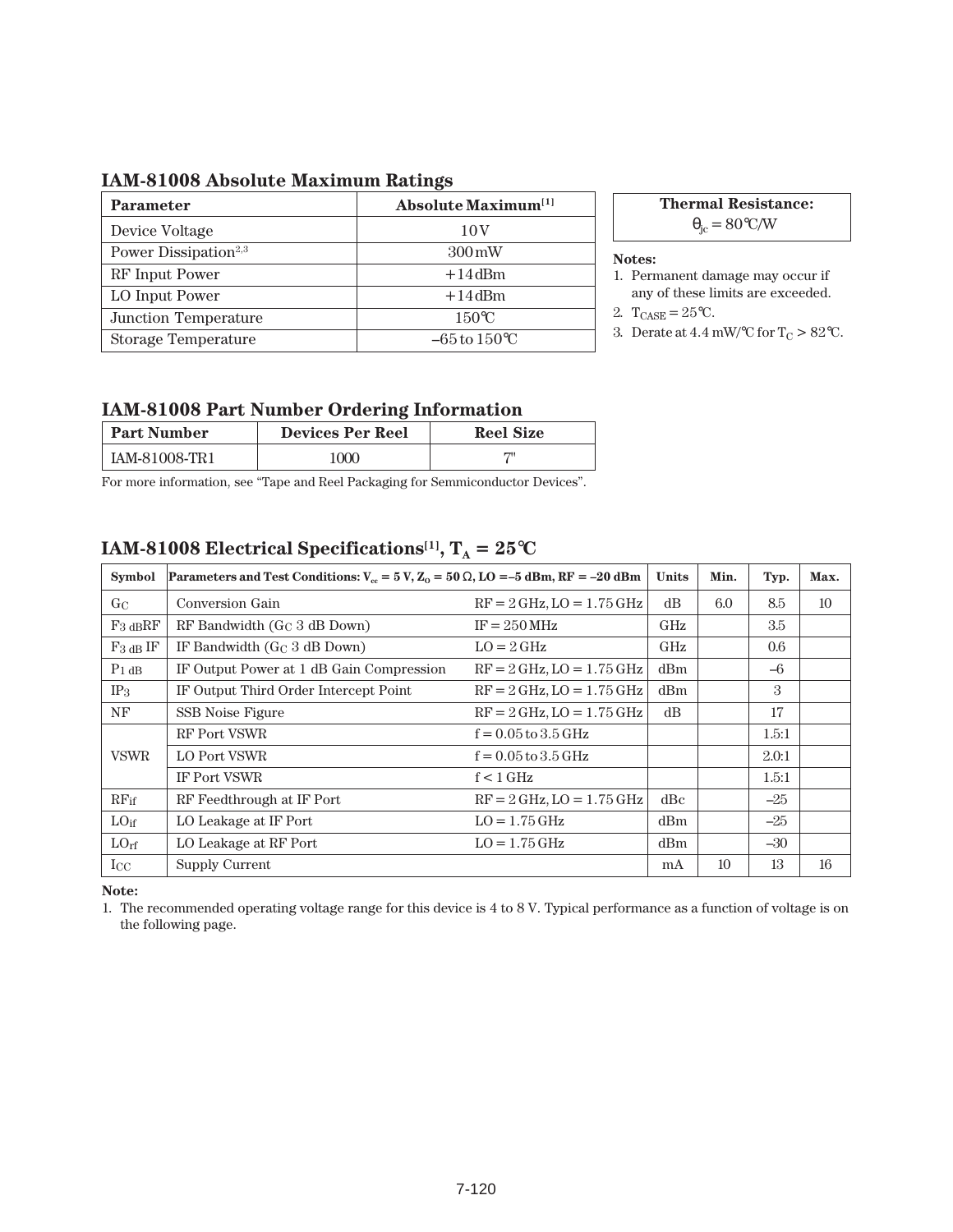







**Figure 3. Typical RF to IF Conversion**  Gain vs.  $\mathbb{RF}$  Frequency,  $T_A = 25^{\circ}\mathbb{C}$ **(Low Side LO).**







**Figure 4. RF, LO and IF Port VSWR vs. Frequency.**



**Figure 7. RF Feedthrough Relative to IF Carrier, dBm LO to RF and IF Leakage vs. Frequency.**



Figure 2. Conversion Gain, IF P<sub>1 dB</sub> and I<sub>CC</sub> Current vs. Case Temperature.



**Figure 5. RF to IF Conversion Gain vs. LO Power.**



**Figure 8. Harmonic Intermodulation Suppression (dB Below Desired Output) RF at 1 GHz, LO at 0.752 GHz, IF at 0.248 GHz.**